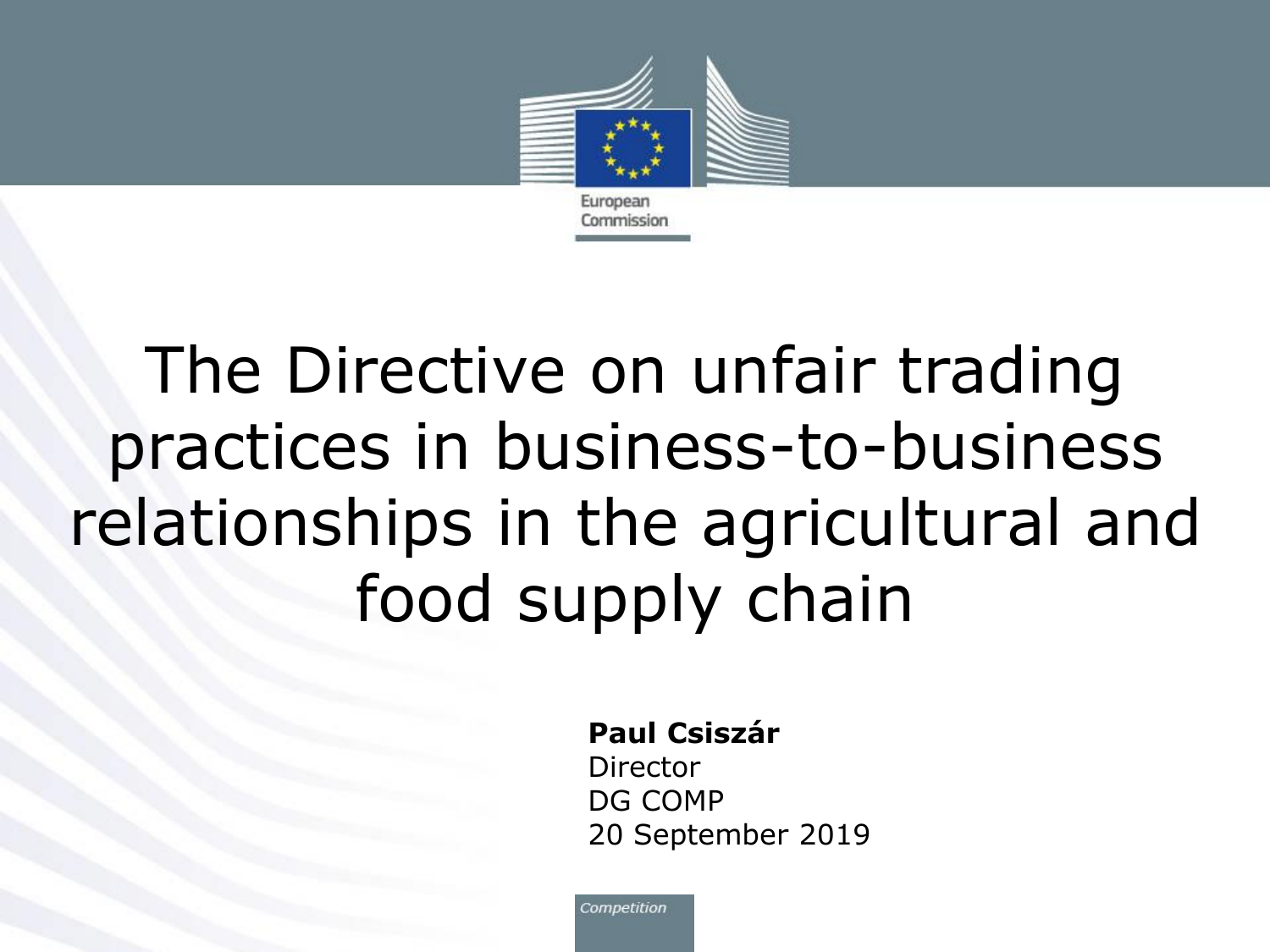

# The Directive on unfair trading practices

Entry into force: 30 April 2019

Next step: Transposition into national law: **1 May 2021**

Application under national law: **1 November 2021** 

Compliance of existing contracts: **1 May 2022** 

### **Evaluation in 2025**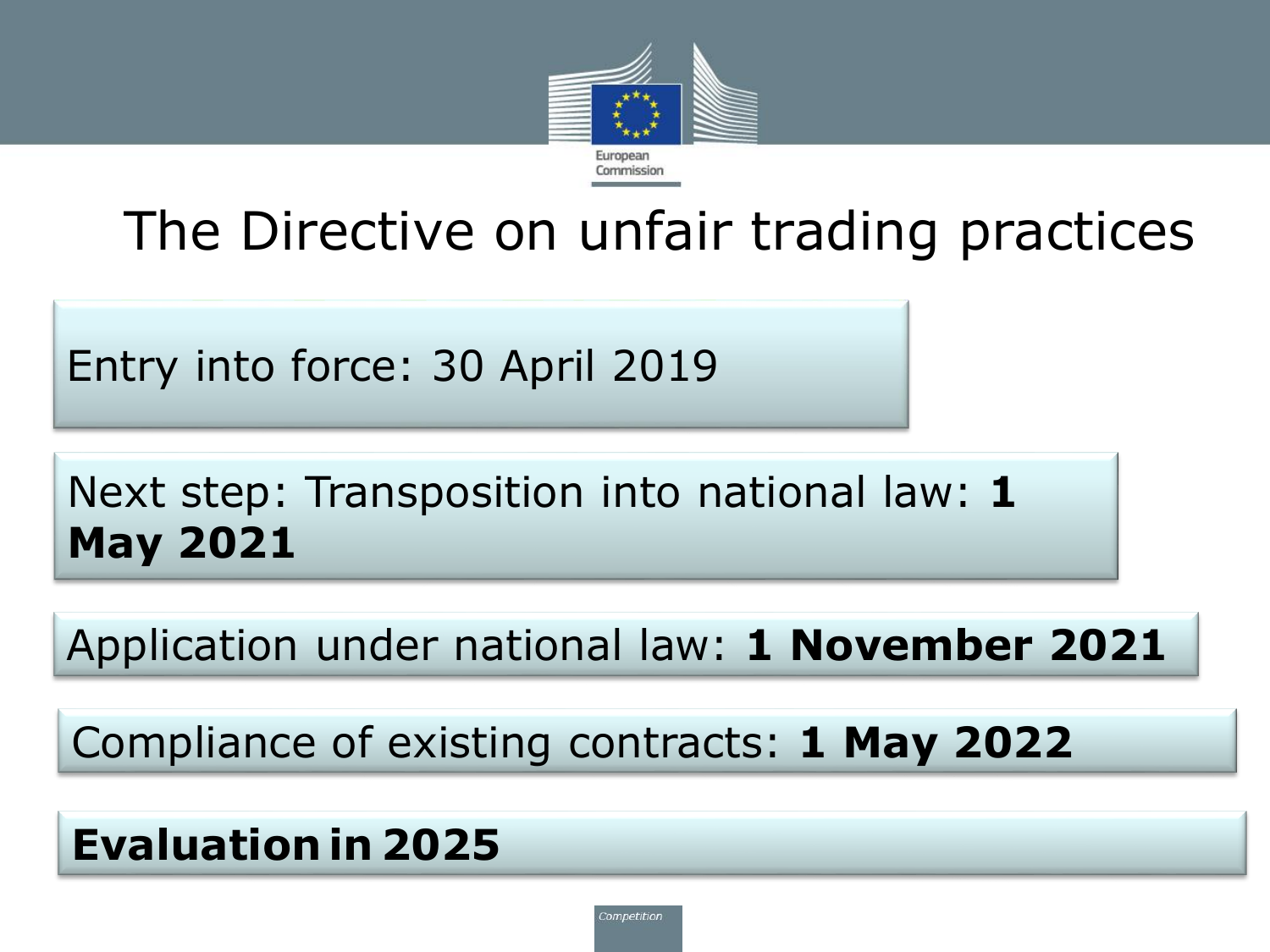

# Transposition process

- Commission will assist Member States in the transposition process
- Meeting with Member States delegates on **27 June 2019**
- Later, Commission will publish transposition acts and the contacts of the designated enforcement authorities on a public website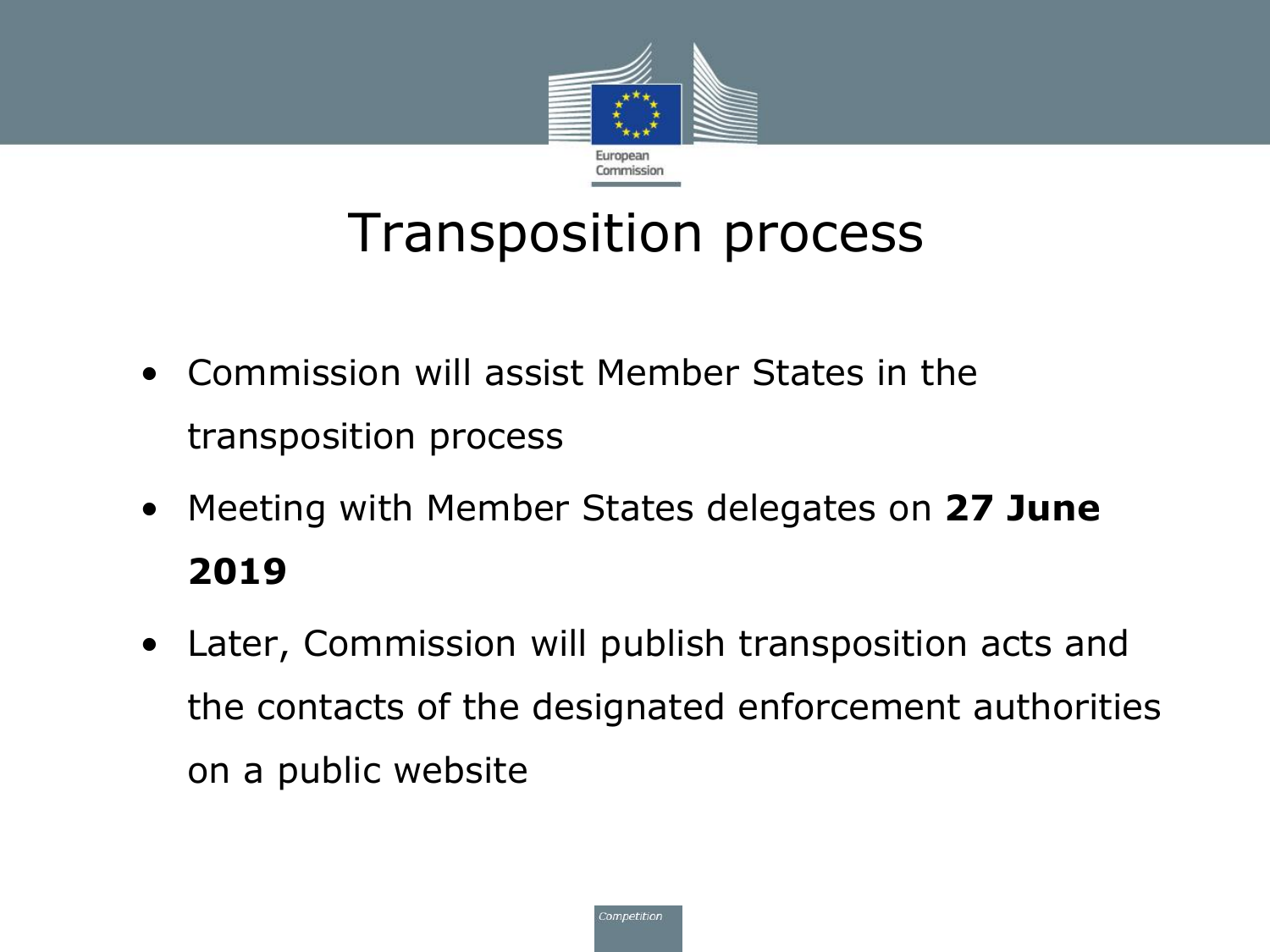

# Key elements

- Legal basis: Article 43 TFEU
- The Directive:
	- protects weaker suppliers against stronger buyers (B2B) against UTPs occurring in the food supply chain
	- links to agri- and food products
	- follows minimum harmonisation approach (MS can go beyond and be stricter)
	- protects against 16 specific unfair trading practices
	- provides for minimum enforcement power
	- foresees coordination between MS authorities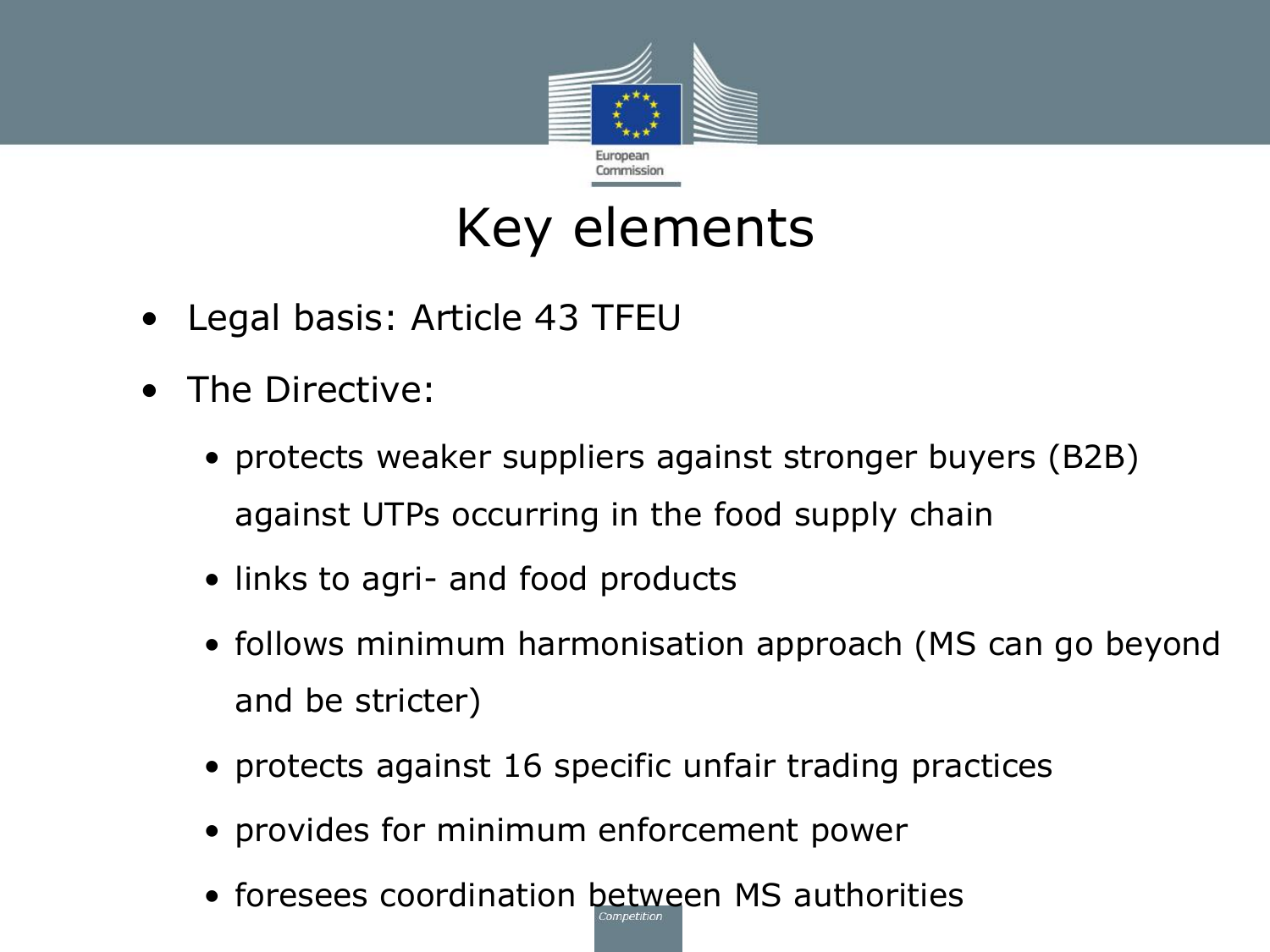

# Protecting the weak against the strong



- Turnover calculation according to Commission SME Recommendation
- Foreign suppliers / foreign buyers (territorial competence)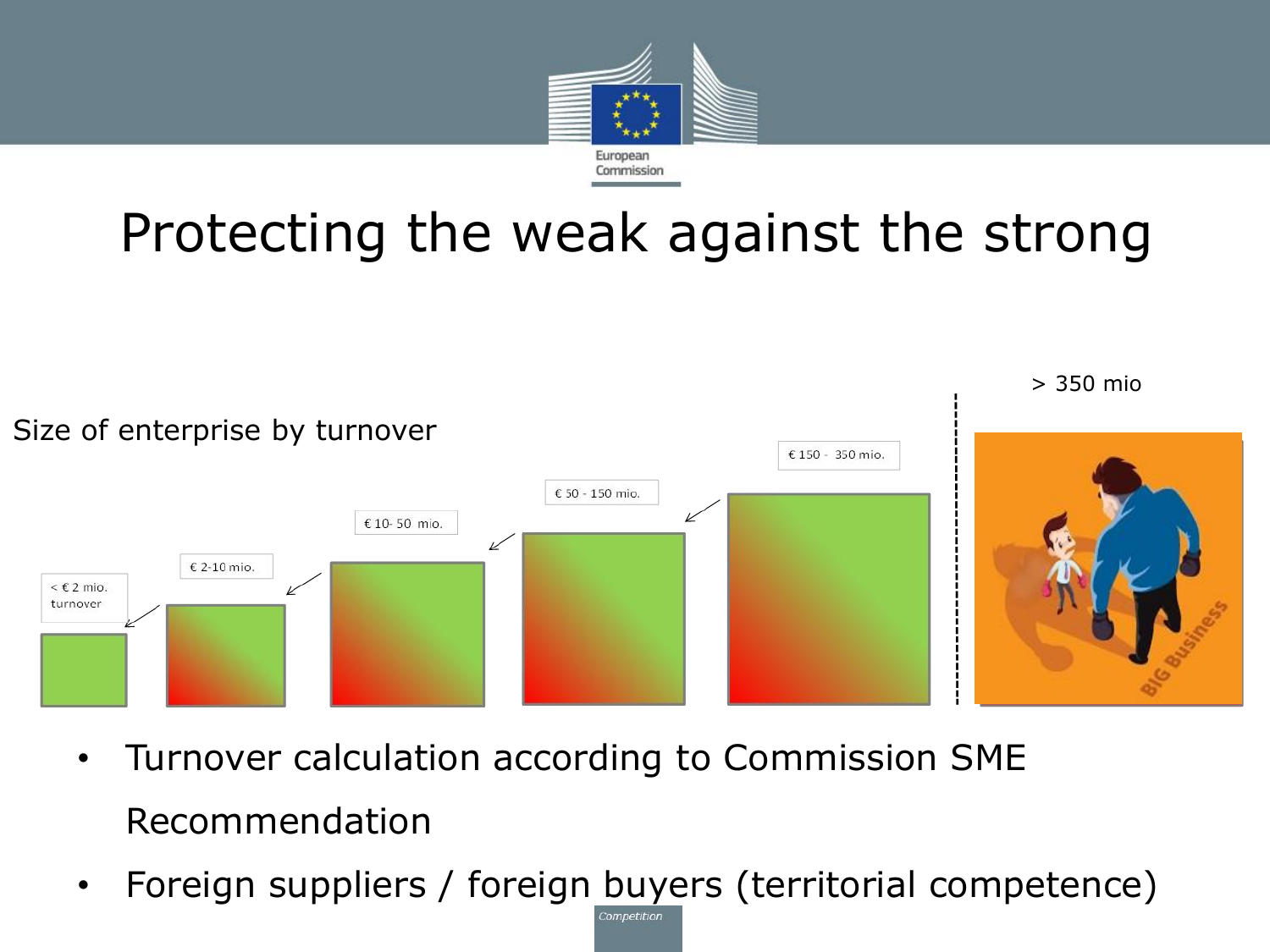

# Distinction between black and grey UTPs – Article 3

- The distinction between black and grey UTPs in the Commission's proposal has been retained.
- Article 3 (1) : 10 **Black UTPs.** Prohibited, whatever the circumstances.
- Article 3 (2): 6 **Grey UTPs**. Prohibited, if the parties do not clearly and unambiguously agree beforehand.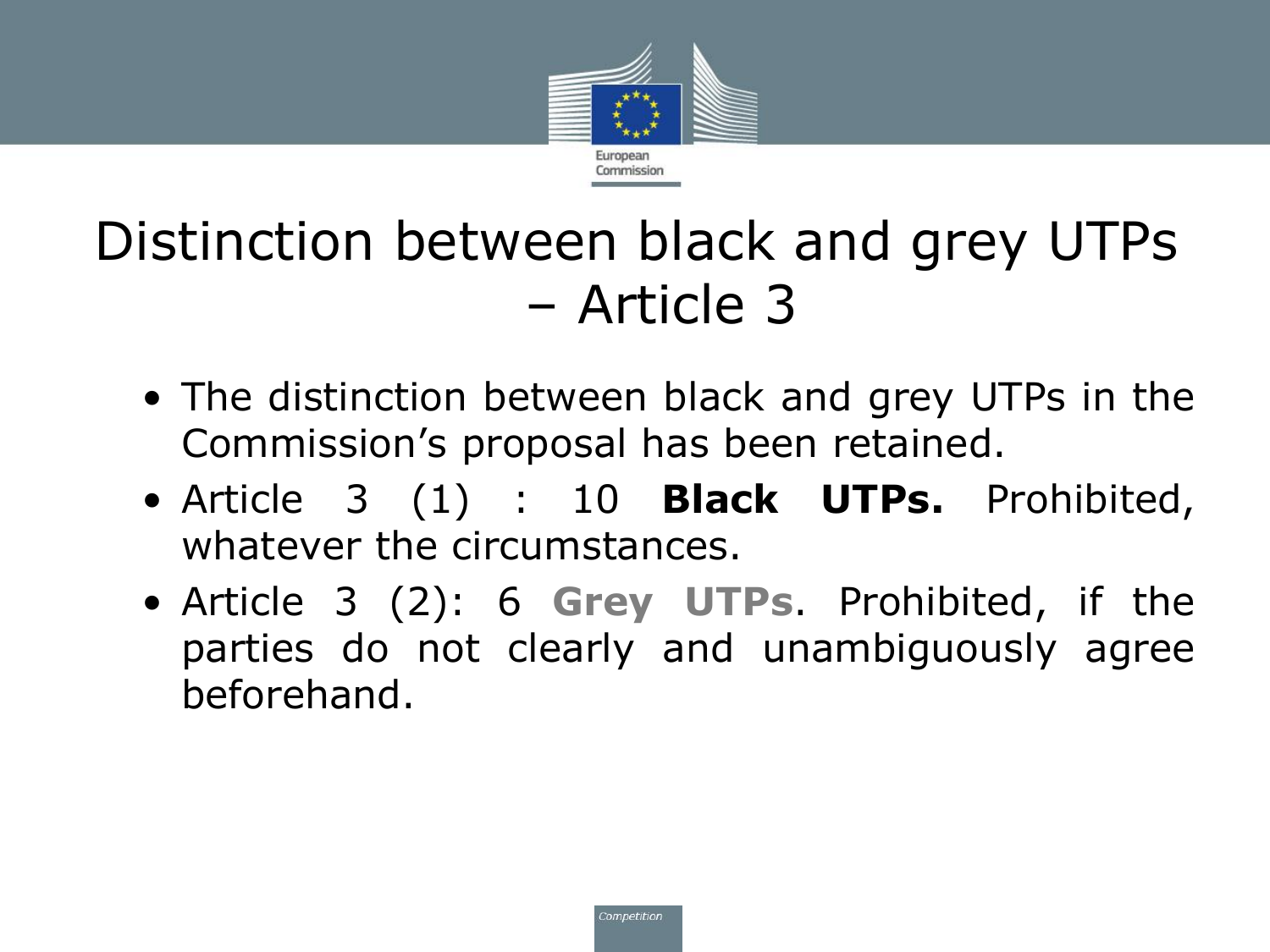

# Unfair trading practices prohibited – **black**

- 1. Payments later than 30 days for *perishable* agricultural and food products
- 2. Payment later than 60 days for other agri-food products
- 3. Short-notice cancellations of perishable agri-food products
- 4. Unilateral contract changes by the buyer
- 5. Money not related to a specific transaction
- 6. Risk of loss and deterioration transferred to the supplier
- 7. Refusal of a written confirmation of a supply agreement by the buyer, despite request of the supplier
- 8. Misuse of trade secrets by the buyer
- 9. Commercial retaliation by the buyer
- 10.Transferring the costs of examining customer complaints to the supplier

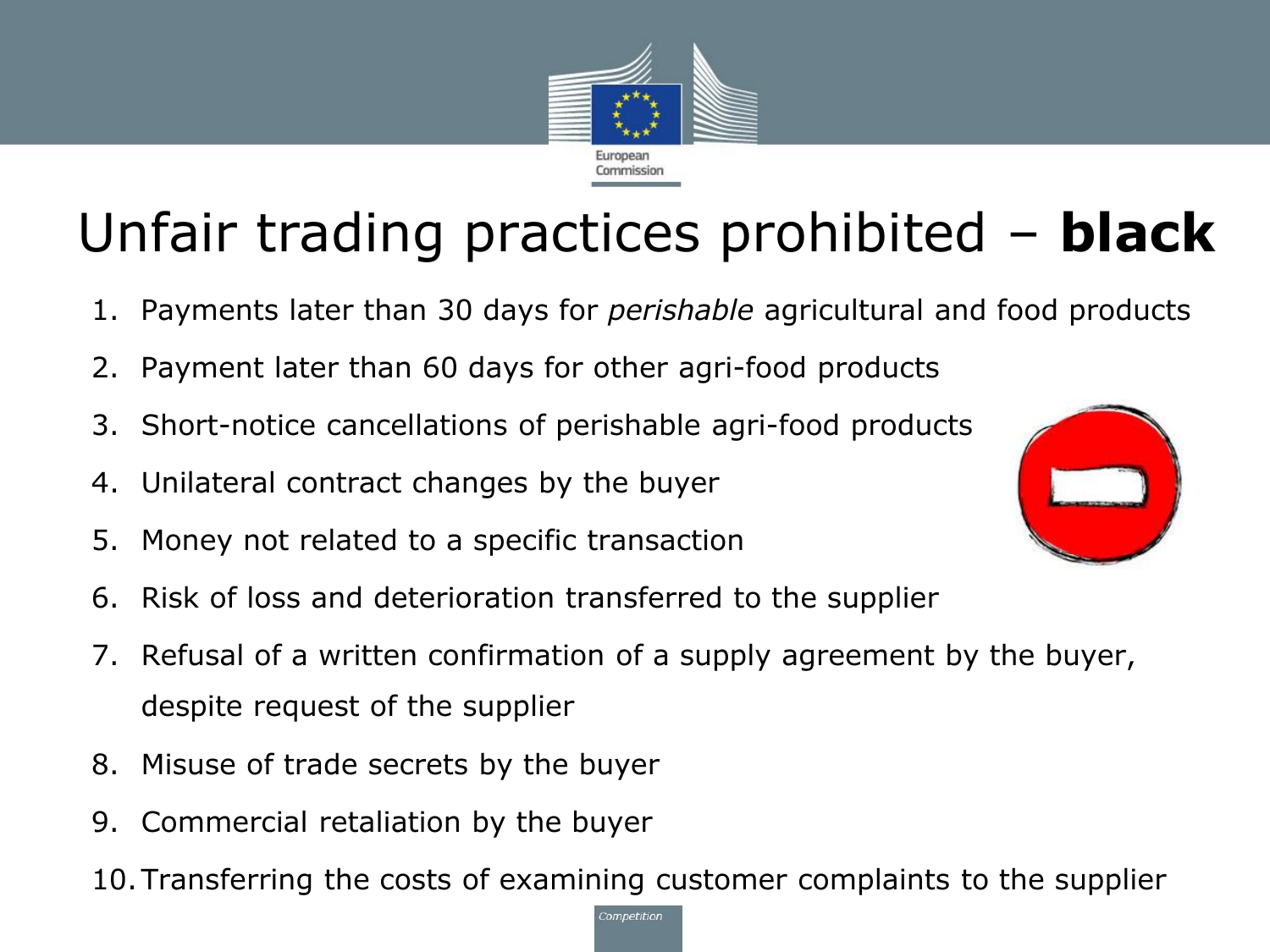

# Unfair trading practices prohibited – **grey**

- 11.Unsold products
- 12.Payment of the supplier for stocking, display and listing
- 13.Payment of the supplier for promotion
- 14.Payment of the supplier for marketing
- 15.Payment of the supplier for advertising
- 16.Payment of the supplier for staff of the buyer, fitting out premises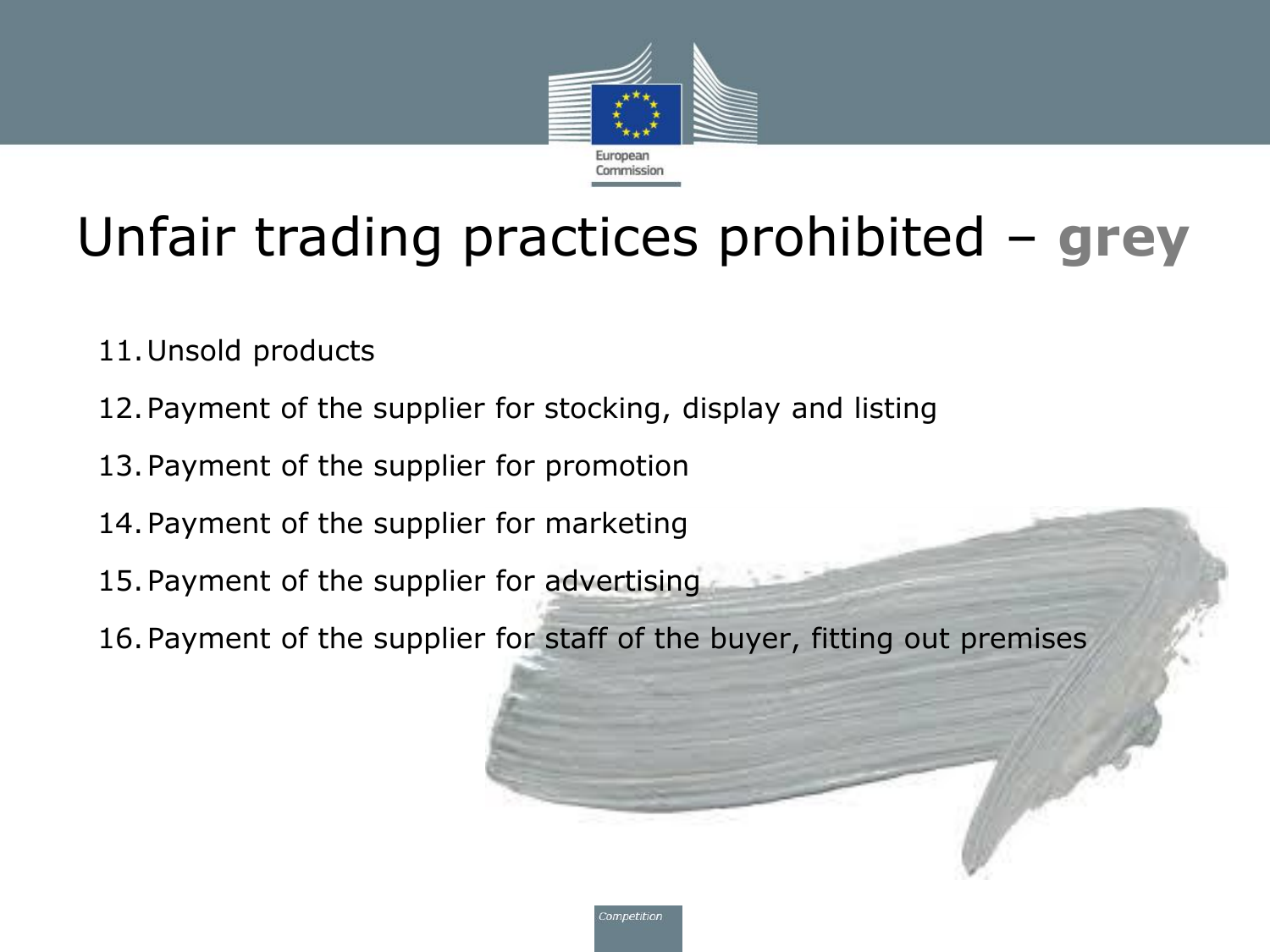

# Powers of the enforcement authority

#### • **MS have to designate an enforcement authority**

• Can be an existing authority



#### • **Vested with powers:**

- Power to act upon a complaint or act ex officio
	- DEAL WITH THE FEAR FACTOR. MS shall take appropriate measures to ensure confidentiality. Rights of defense.
- Power to investigate
- Power to terminate an infringement
- Power to levy fines and impose other penalties
- Power to publish decisions